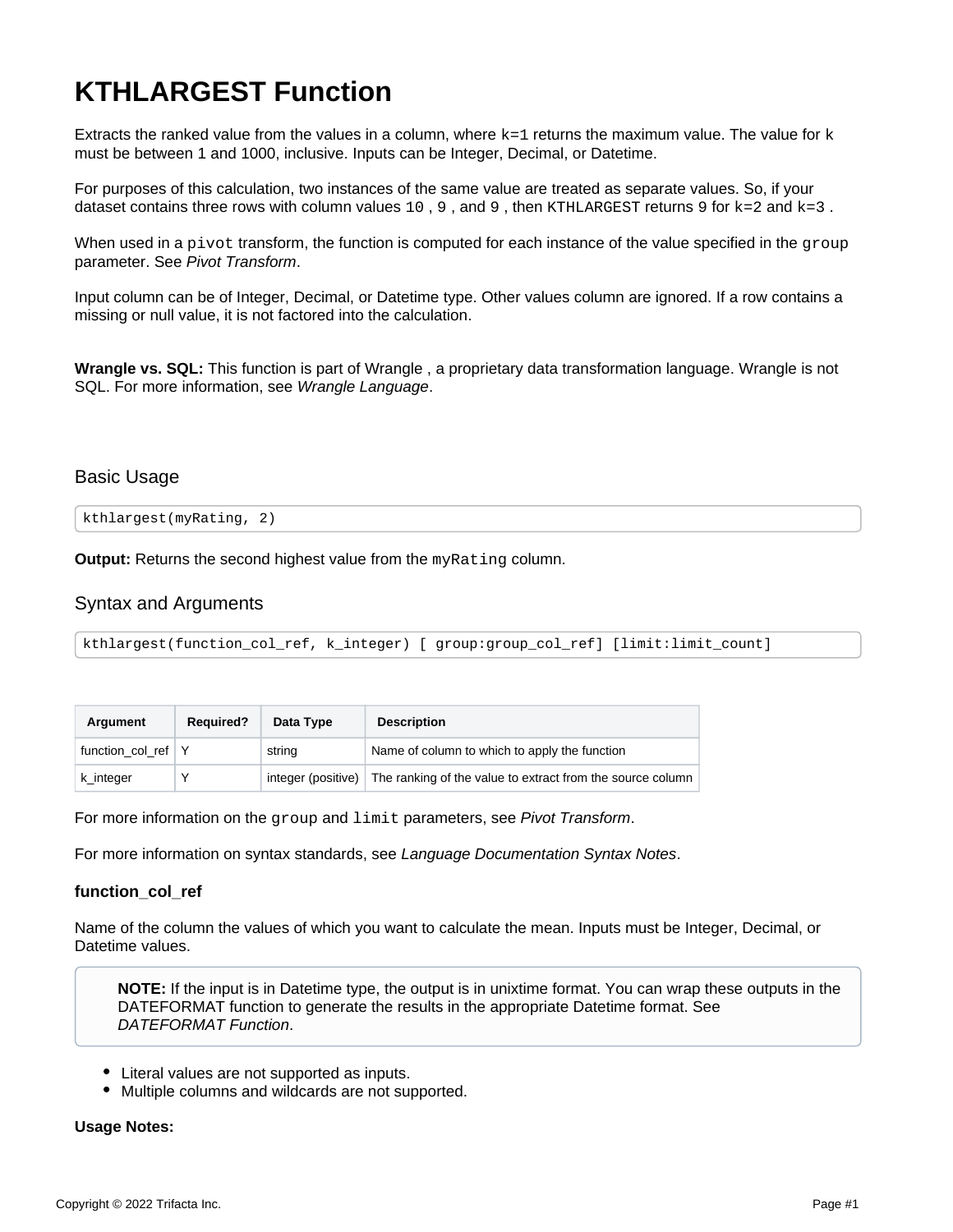| <b>Required?</b> | Data Type                            | <b>Example Value</b> |
|------------------|--------------------------------------|----------------------|
| Yes              | String (column reference)   myValues |                      |

## **k\_integer**

Integer representing the ranking of the value to extract from the source column.

**NOTE:** The value for k must be an integer between 1 and 1,000 inclusive.

- $\bullet$  k=1 represents the maximum value in the column.
- If k is greater than or equal to the number of values in the column, the minimum value is returned.
- $\bullet$  Missing and null values are not factored into the ranking of  $k$ .

#### **Usage Notes:**

| <b>Required?</b> | Data Type               | <b>Example Value</b> |
|------------------|-------------------------|----------------------|
| Yes              | Integer (positive) $ 4$ |                      |

## Examples

**Tip:** For additional examples, see [Common Tasks](https://docs.trifacta.com/display/AWS/Common+Tasks).

This example explores how you can use aggregation functions to calculate rank of values in a column.

#### **Functions**:

| <b>Item</b>          | <b>Description</b>                                                                                                   |
|----------------------|----------------------------------------------------------------------------------------------------------------------|
| KTHLARGEST           | Extracts the ranked value from the values in a column, where $k=1$ returns the maximum value. The value for k must   |
| <b>Function</b>      | be between 1 and 1000, inclusive. Inputs can be Integer, Decimal, or Datetime.                                       |
| KTHLARGESTUN         | Extracts the ranked unique value from the values in a column, where $k=1$ returns the maximum value. The value for k |
| <b>IQUE Function</b> | must be between 1 and 1000, inclusive. Inputs can be Integer, Decimal, or Datetime.                                  |

#### **Source:**

You have a set of student test scores:

| <b>Student</b> | <b>Score</b> |
|----------------|--------------|
| Anna           | 84           |
| Ben            | 71           |
| Caleb          | 76           |
| Danielle       | 87           |
| Fvan           | 85           |
| Faith          | 92           |
| Gabe           | 87           |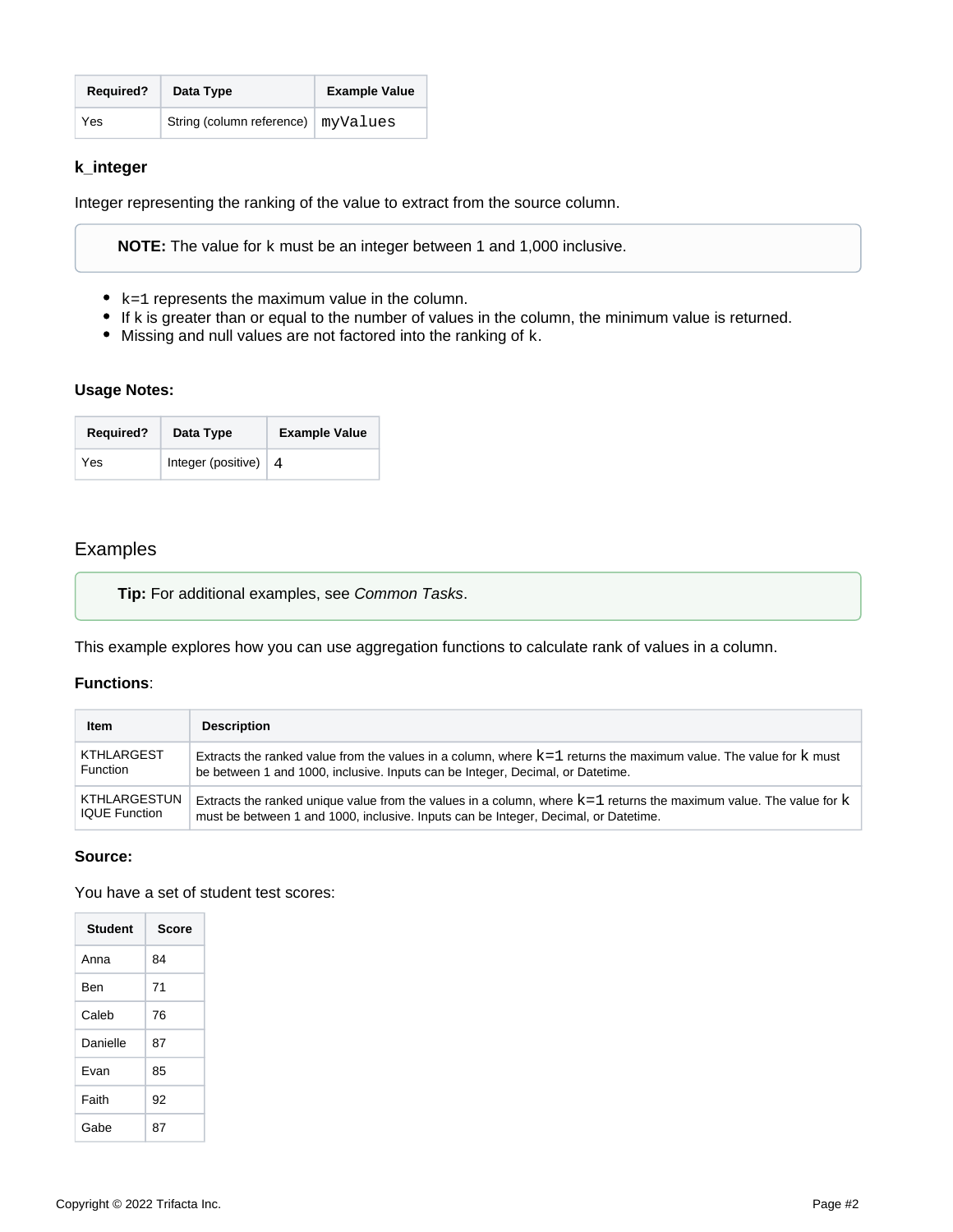| Hannah | 99 |
|--------|----|
| lan    | 73 |
| Jane   | 68 |

## **Transformation:**

You can use the following transformations to extract the 1st through 4th-ranked scores on the test:

| <b>Transformation Name</b>    | New formula          |
|-------------------------------|----------------------|
| Parameter: Formula type       | Single row formula   |
| Parameter: Formula            | KTHLARGEST(Score, 1) |
| Parameter: New column<br>name | '1st'                |

| <b>Transformation Name</b>    | New formula          |
|-------------------------------|----------------------|
| Parameter: Formula type       | Single row formula   |
| Parameter: Formula            | KTHLARGEST(Score, 2) |
| Parameter: New column<br>name | ' 2nd '              |

| <b>Transformation Name</b>    | New formula          |
|-------------------------------|----------------------|
| Parameter: Formula type       | Single row formula   |
| Parameter: Formula            | KTHLARGEST(Score, 3) |
| Parameter: New column<br>name | '3rd'                |

| <b>Transformation Name</b>    | New formula           |
|-------------------------------|-----------------------|
| Parameter: Formula type       | Single row formula    |
| Parameter: Formula            | KTHLARGEST (Score, 4) |
| Parameter: New column<br>name | '4th'                 |

| <b>Transformation Name</b>    | New formula                |
|-------------------------------|----------------------------|
| Parameter: Formula type       | Single row formula         |
| Parameter: Formula            | KTHLARGESTUNIQUE(Score, 3) |
| Parameter: New column<br>name | '3rdUnique'                |

| <b>Transformation Name</b> | New formula                 |
|----------------------------|-----------------------------|
| Parameter: Formula type    | Single row formula          |
| Parameter: Formula         | KTHLARGESTUNIOUE (Score, 4) |